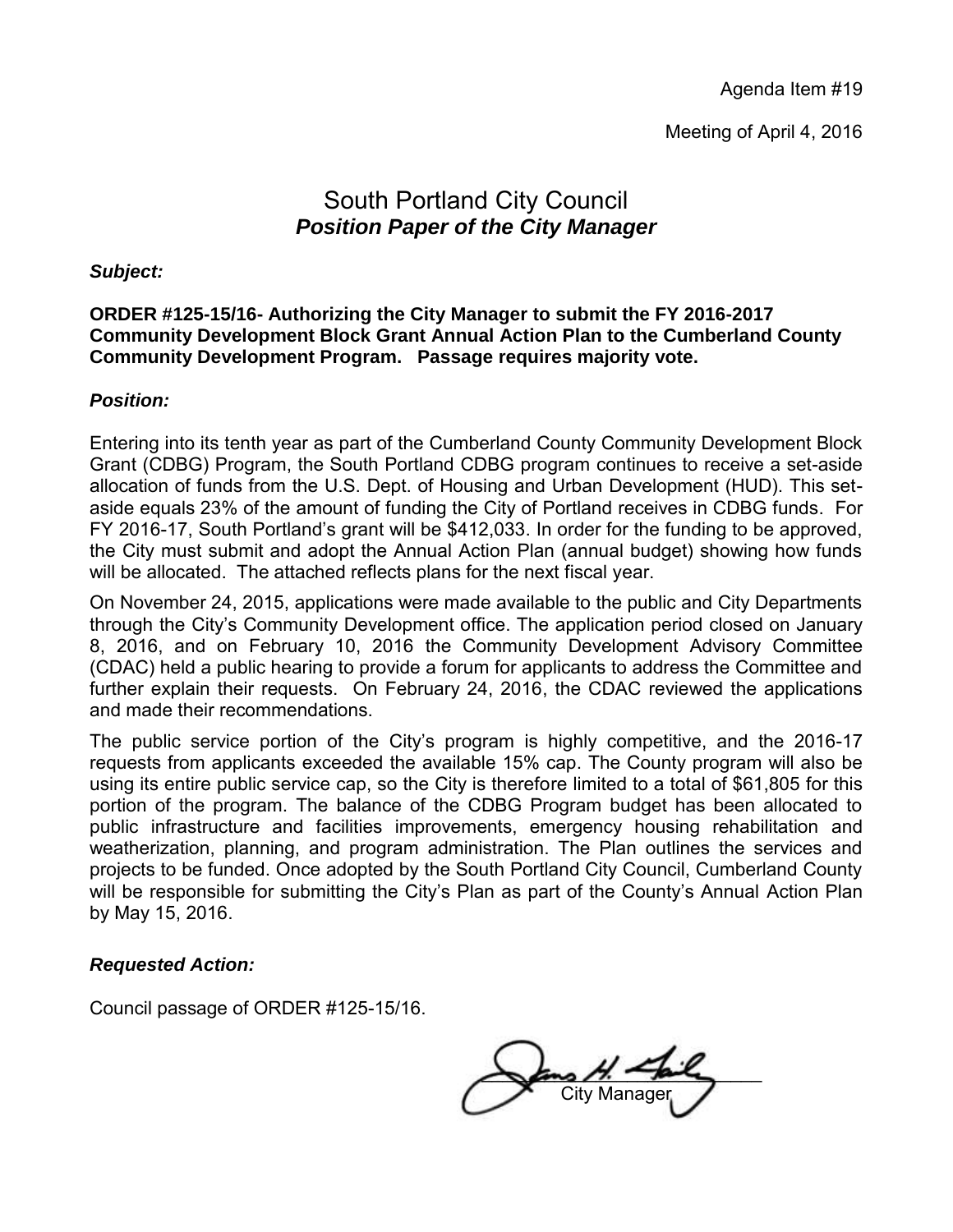

#### CITY OF SOUTH PORTLAND

 THOMAS E. BLAKE Mayor

 JAMES H. GAILEY City Manager

EMILY F. CARRINGTON SALLY J. DAGGETT City Clerk Services of the Carlos City Clerk Service of the Service of the Service of the Service of the Service of the Service of the Service of the Service of the Service of the Servi Jensen Baird Gardner & Henry

#### **IN CITY COUNCIL**

 **ORDER #125-15/16**

**ORDERED,** that the City Manager be and hereby is authorized to submit the South Portland Community Development Block Grant Annual Action Plan for FY 2016/17 to the County of Cumberland as authorized and submitted by the Community Development Advisory Committee.

Fiscal Note: \$412,033 - Revenue

Dated: April 4, 2016

P.O. Box 9422 . South Portland, ME 04116-9422 Telephone (207) 767-3201 Fax (207) 767-7620

District One CLAUDE V. Z. MORGAN

District Two PATRICIA A. SMITH

District Three EBEN C. ROSE

District Four LINDA C. COHEN

District Five BRAD FOX

At Large MAXINE R. BEECHER

At Large THOMAS E. BLAKE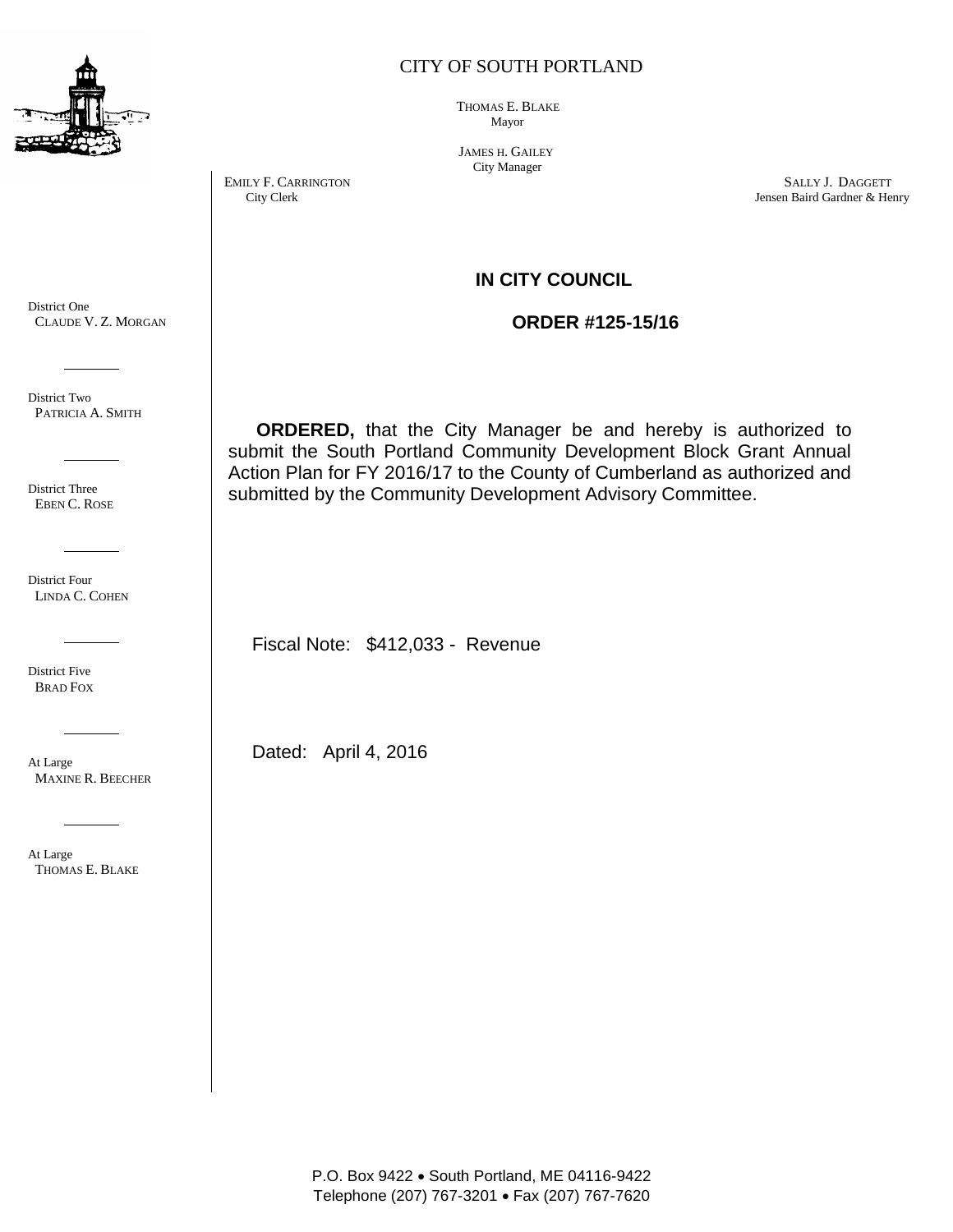# CITY OF SOUTH PORTLAND

# Community Development ANNUAL ACTION PLAN JULY 1, 2016 – JUNE 30, 2017

#### **BACKGROUND**

The City of South Portland receives Community Development Block Grant (CDBG) funds from the U.S. Department of Housing & Urban Development via a set-aside from Cumberland County. This partnership with Cumberland County, which is entering its  $10^{th}$  year, continues to be successful for both parties. South Portland receives from Cumberland County approximately 23% of the value of the total allocation that the City of Portland receives, making the 2016-17 South Portland allocation **\$412,033**.

Funded projects must meet a national objective of benefitting low-moderate income persons or neighborhoods, eliminating slum/blight in the community, or addressing an urgent need such as a natural disaster. Eligible project activities include public facilities, infrastructure, housing rehabilitation, economic development, public services, planning, and administration. Public service activities are capped at 15% of the annual allocation amount and planning/administration activities are together capped at 20% of the annual allocation amount.

#### **PROJECT SELECTION**

In order to identify projects, the Community Development department conducts a competitive grant application process for program funds. City of South Portland departments as well as external agencies apply through this process. Their applications are then reviewed by the Community Development Advisory Committee (CDAC), a group of 7 South Portland residents. The CDAC makes funding recommendations to the City Council for approval. This year's schedule was:

- On November 24, 2015, the City of South Portland released the applications for FY 2016-17 funding. All applications were due to the Community Development office by January 8, 2016.
- On January 27, 2016, the CDAC held an initial review meeting.
- On February 10, 2016, the CDAC held a public hearing for all applicants to present their proposals and answer questions.
- On February 24, 2016, the CDAC discussed applications and developed funding recommendations.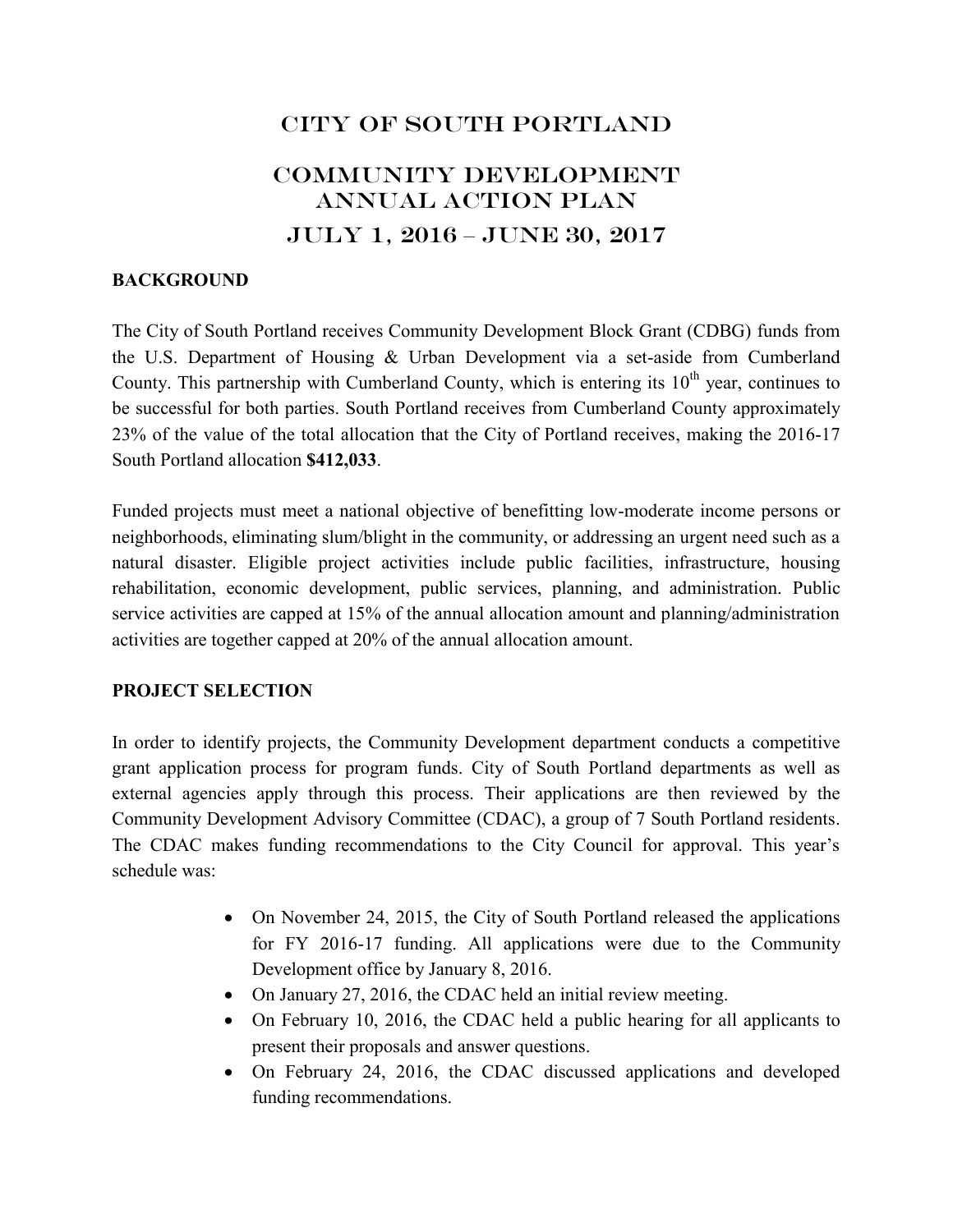- On April 4, 2016, the South Portland City Council will conduct a public hearing on the proposed FY 2016-17 budget, and authorize the CDBG Program Coordinator to submit the FY 2016-17 Annual Action Plan to the Cumberland County Commissioners for their review and approval, and eventual submittal to HUD in May 2016.
- All meetings were noticed and open to the public.

#### **PROGRAM PRIORITIES**

#### Public Infrastructure/Facilities

The FY 2016-17 CDBG Program primarily focused on public infrastructure and facilities improvements in low-income target areas of the City. This year, those areas include Redbank, Brickhill, and Ferry Village.

Priorities for these projects, as identified in the 2012 South Portland Community Needs Assessment and the 2012-2016 Consolidated Plan are:

- Sidewalk rehabilitation
- Streetscape improvements
- Playgrounds and recreational open space
- Acquisition of water access
- Transportation enhancements

#### Housing

Staff recommended setting aside some funding for weatherization and emergency housing rehabilitation needs that arise in the City. Typically 2-3 households are able to benefit from this emergency rehab funding every year for needs such as heating system replacements or emergency roof repair. The weatherization program should be able to assist 5-8 households.

The priority housing needs identified in the planning process for the 2012-2016 Consolidated Plan are:

- Housing rehabilitation
- Housing weatherization and energy efficiency
- Heating system replacements
- Emergency repairs
- Infrastructure to support affordable housing

#### Public Services

The CDBG Program also continued to see competition for the small amount of public service funds available. One of the applicants was new this year, all others were returning applicants. In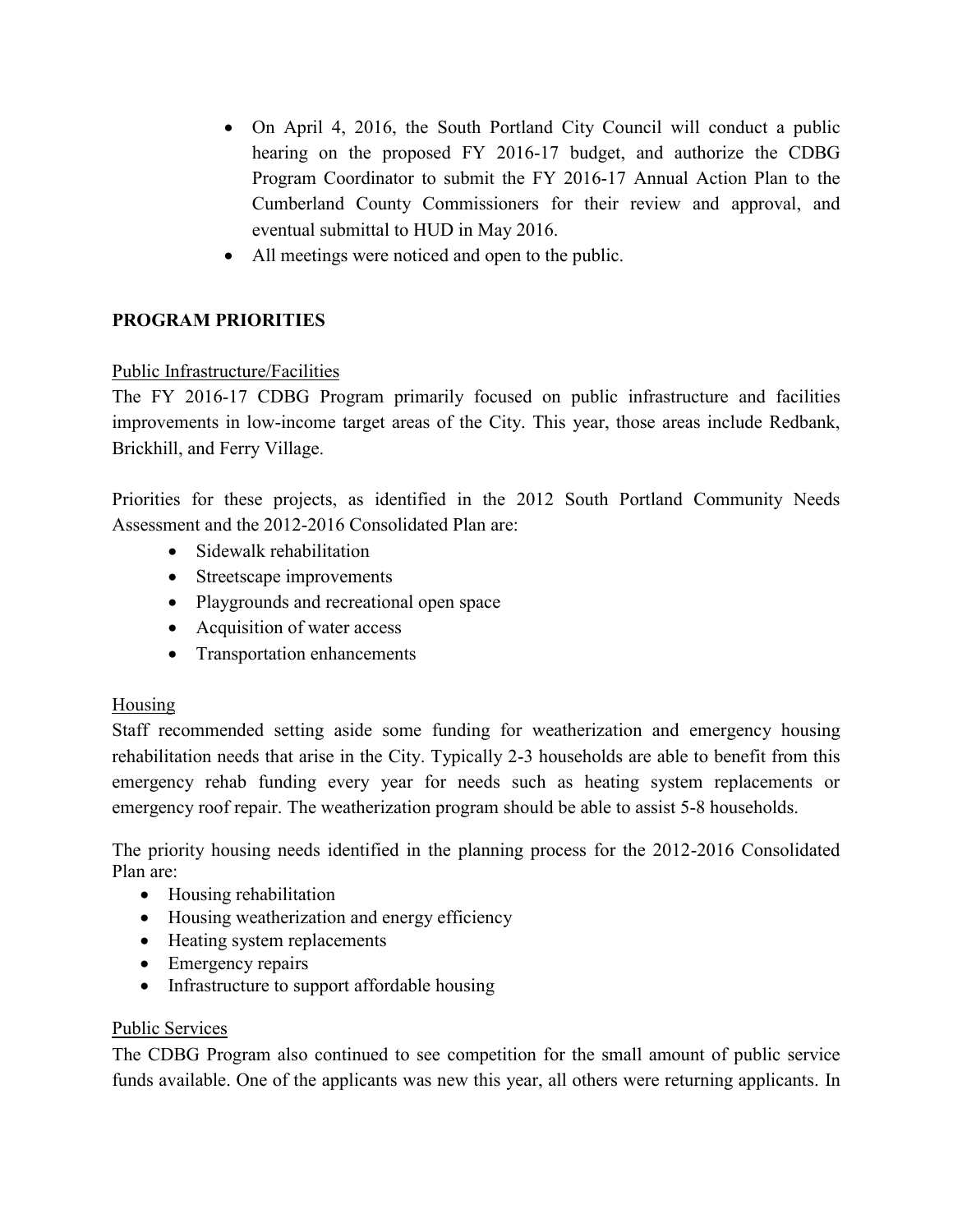order to accommodate all of the requests, some of the programs were recommended for a reduced amount of funding.

Identified priorities for public service funding are:

*High Priority:* 

- Promotion of senior outreach and increased senior services
- Increased transportation services
- Affordable childcare
- Affordable inoculation/dental/eyewear services
- Domestic violence prevention programs and services for battered/abused spouses
- Subsidized City/non-profit recreation programming for after-school and summer

#### *Medium Priority:*

 Support services that provide independent living/literacy/financial capability and security

- Transition homes and shelters
- Increased services to the handicapped

#### Planning/Admin

One planning project applied for funding this year. Staff recommended funding for program administration at a level similar to prior years.

#### Economic Development

There were no economic development applicants for 2016-17. Priorities for such projects have been identified as:

#### *High Priority:*

- Loans/deferred loans/grants to small businesses retaining or creating new jobs
- Youth training programs
- Support of employment training and technical assistance

#### *Medium Priority:*

- Assist businesses to expand or relocate to South Portland
- Building façade improvements
- Assist business expansion within the City
- Infrastructure development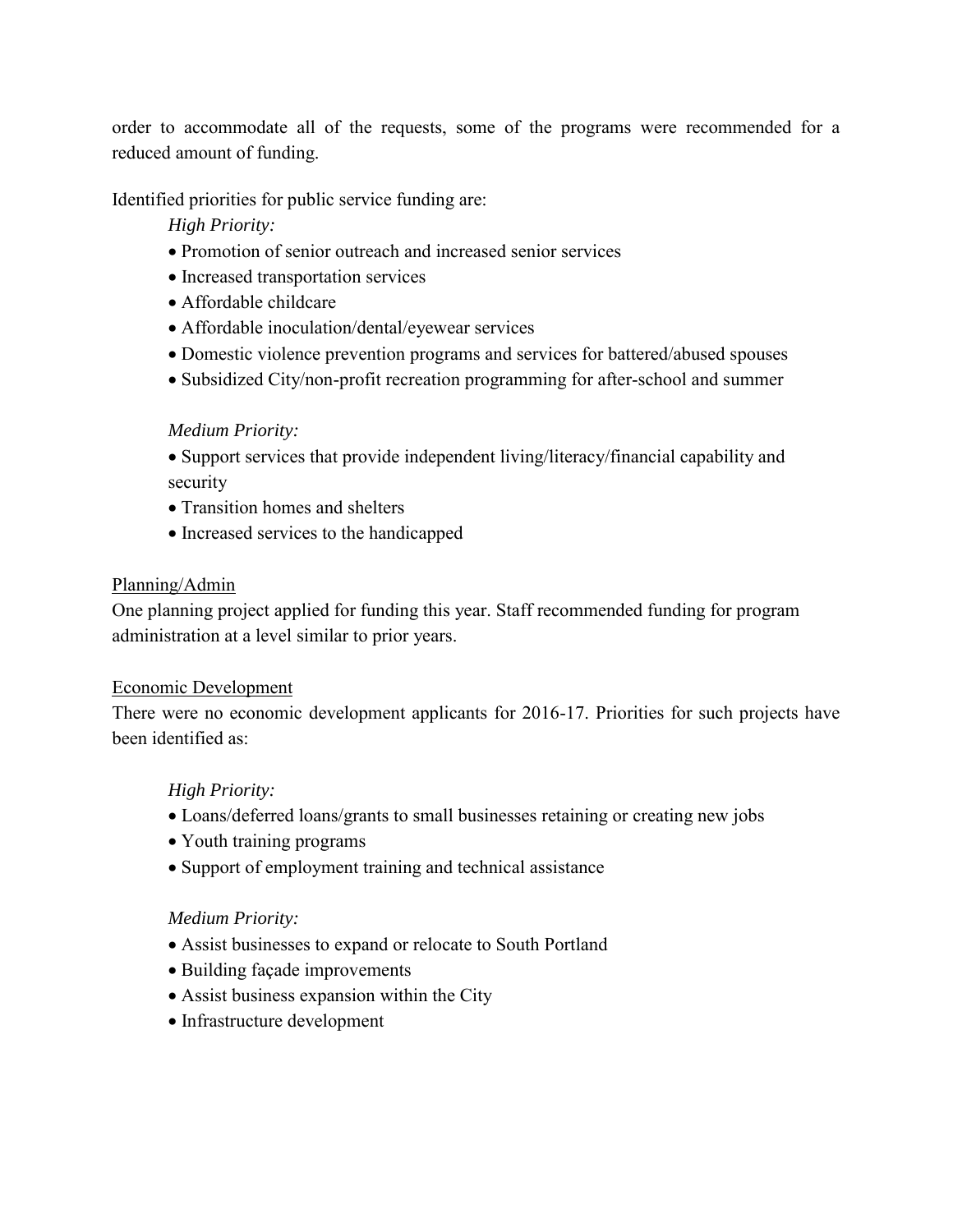### **BENEFITS TO LOW AND MODERATE INCOME (LMI) RESIDENTS**

All of the projects selected for funding this fiscal year will target and benefit LMI households, clients, or neighborhoods. Public infrastructure projects for FY 2016-17 are located in target areas, which are areas that are at least 46.53% LMI. Public service projects will serve at least 51% LMI individuals or households, and some service what HUD calls "presumed benefit" groups, such as the elderly and battered spouses.

### **MONITORING & TIMELINESS**

The Community Development Coordinator will be responsible for monitoring the on-going progress made by CDBG activities towards accomplishing program goals, expending funds, and complying with federal regulations. Infrastructure and facility projects are monitored for compliance with regulations concerning environmental review, procurement, and wages. Public service activities track and submit regular beneficiary reports and are expected to expend funds in a timely manner, as defined and measured by HUD.

The Consolidated Annual Performance and Evaluation Report (CAPER) will be used to evaluate the program's annual progress. Each year, the CAPER will compare the specific accomplishments of each project to the accomplishments initially proposed. In addition, the City will work with the County CDBG program to ensure successful program implementation and compliance with all federal regulations.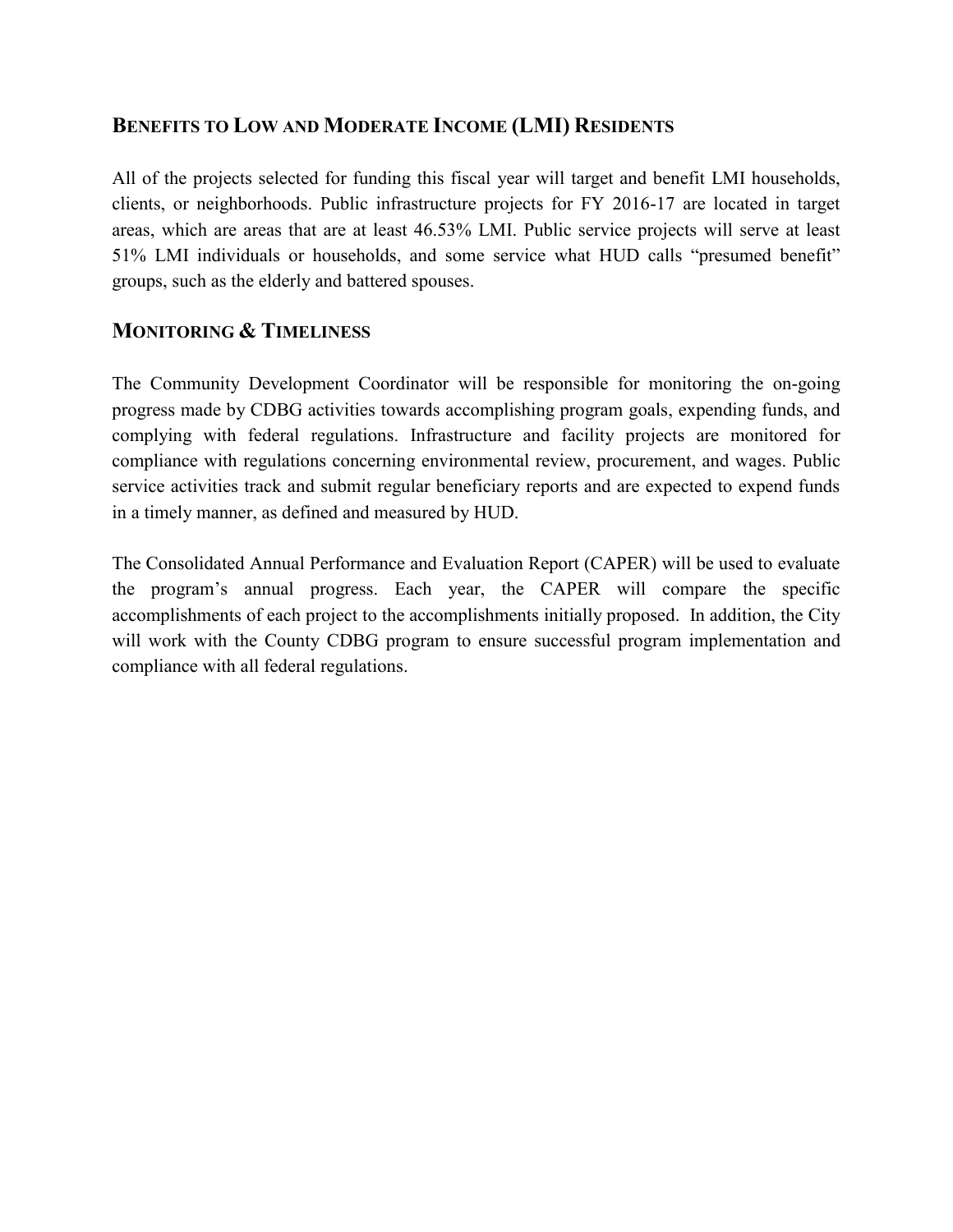|                                                 |                                          |                          | 2016-17        |                        |                        |
|-------------------------------------------------|------------------------------------------|--------------------------|----------------|------------------------|------------------------|
|                                                 |                                          | Prev. Year's             | <b>Funding</b> | <b>Staff</b>           | <b>CDAC</b>            |
| <b>Applicant</b>                                | <b>Project Name</b>                      | Funding (2015-16)        | <b>Request</b> | <b>Recommendations</b> | <b>Recommendations</b> |
| Public Services (15% cap \$61,805)              |                                          |                          |                |                        |                        |
| City of South Portland                          | <b>Recreation Scholarships</b>           | \$7,000                  | \$10,000       |                        | \$7,000                |
| City of South Portland                          | <b>Fuel Assistance</b>                   | \$10,500                 | \$15,000       |                        | \$8,000                |
| City of South Portland                          | Free Bus Pass Program                    | \$4,292                  | \$8,100        |                        | \$4,105                |
|                                                 | Domestic Violence Outreach Support       |                          |                |                        |                        |
| <b>Family Crisis Services</b>                   | Services                                 | \$5,000                  | \$5,000        |                        | \$5,000                |
|                                                 | Student Intervention and Reintegration   |                          |                |                        |                        |
| <b>Opportunity Alliance</b>                     | Program (SIRP)                           |                          | \$1,700        |                        | \$1,700                |
| <b>Opportunity Alliance</b>                     | <b>Redbank Hub Personnel</b>             | \$15,000                 | \$20,000       |                        | \$16,000               |
| Southern Maine Agency on                        |                                          |                          |                |                        |                        |
| Aging                                           | Meals on Wheels                          | \$10,000                 | \$10,000       |                        | \$10,000               |
| South Portland Food                             |                                          |                          |                |                        |                        |
| Cupboard                                        | <b>Food Pantry Operations</b>            | \$10,000                 | \$15,000       |                        | \$10,000               |
|                                                 |                                          |                          | \$84,800       |                        | \$61,805               |
| <b>Public Facilities/Infrastructure/Housing</b> |                                          |                          |                |                        |                        |
| Boys & Girls Club                               | Club Learning Center & Cubby Storage     | $\overline{a}$           | \$12,000       | \$12,000               | \$12,000               |
| City of South Portland                          | Front Street/Preble Street Sidewalk      | $\overline{\phantom{a}}$ | \$66,215       | \$66,215               | \$66,215               |
| City of South Portland                          | Greenbelt Walkway Rehabilitation         |                          | \$20,000       | \$20,000               | \$20,000               |
| City of South Portland                          | <b>Pedestrian Crossings</b>              | $\overline{\phantom{a}}$ | \$24,000       | \$24,000               | \$24,000               |
| City of South Portland                          | <b>Redbank Community Center Addition</b> |                          | \$100,000      | \$110,000              | \$110,000              |
|                                                 | Home Weatherization/Energy Efficiency    |                          |                |                        |                        |
| City of South Portland                          | upgrades                                 |                          | \$5,000        | \$8,013                | \$8,013                |
| City of South Portland/                         |                                          |                          |                |                        |                        |
| <b>Opportunity Alliance</b>                     | <b>Emergency Housing Rehabilitation</b>  | \$15,000                 | \$20,000       | \$30,000               | \$30,000               |
|                                                 |                                          |                          | \$247,215      | \$270,228              | \$270,228              |
| Admin/Planning (20% cap \$82,406)               |                                          |                          |                |                        |                        |
| City of South Portland                          | Redbank Master Plan                      | $\blacksquare$           | \$15,000       | \$15,000               | \$15,000               |
| City of South Portland                          | Admin                                    | \$65,000                 | \$65,000       | \$65,000               | \$65,000               |
|                                                 |                                          |                          | \$80,000       | \$80,000               | \$80,000               |

**Total \$412,033**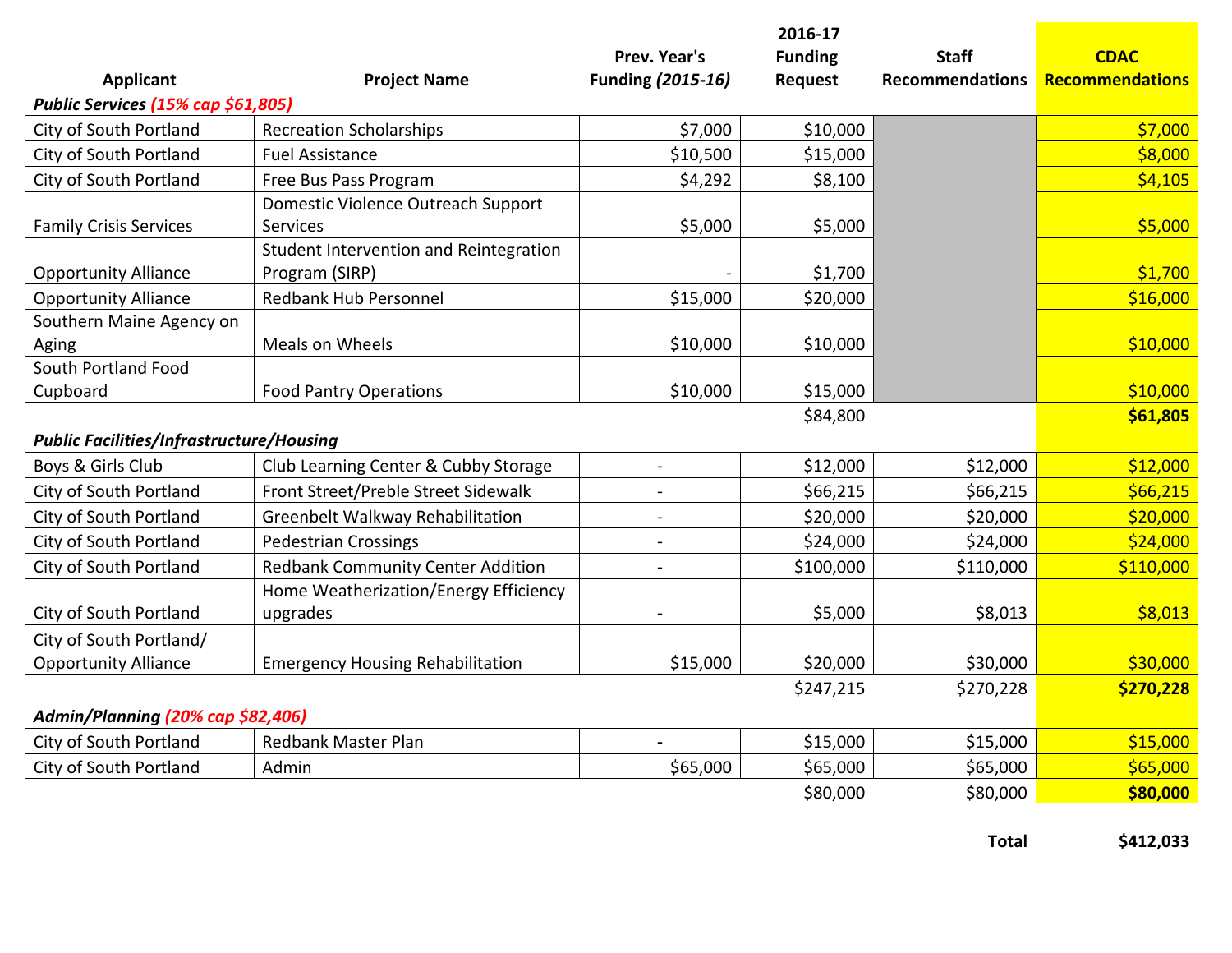# **DESCRIPTION OF PROJECTS**

### **PUBLIC INFRASTRUCTURE/IMPROVEMENTS**

### **Boys & Girls Club – Learning Center & Cubby Storage**

The Boys and Girls Club on Broadway plans to reconfigure 2 rooms in to 1 larger room in order to accommodate staffing needs and maximize club use. The project will also include installation of additional cubbies for kids to store their belongings.

| <b>Application Request:</b> | \$12,000 |
|-----------------------------|----------|
| <b>CDAC</b> Recommendation: | \$12,000 |

### **Front Street/Preble Street Sidewalk**

Replacement of the sidewalk on Front Street from Sawyer to Preble and the sidewalk on Preble Street from Front to Henley.

| <b>Application Request:</b> | \$66,215 |
|-----------------------------|----------|
| <b>CDAC</b> Recommendation: | \$66,215 |

### **Greenbelt Walkway Rehabilitation**

Resurfacing and widening of the greenbelt between Harriett and Pine Streets.

| <b>Application Request:</b> | \$20,000 |
|-----------------------------|----------|
| <b>CDAC</b> Recommendation: | \$20,000 |

### **Pedestrian Crossings**

Installation of 2 solar-powered flashing cross-walk signals in CDBG target areas.

| <b>Application Request:</b> | \$24,000 |
|-----------------------------|----------|
| <b>CDAC</b> Recommendation: | \$24,000 |

### **Redbank Community Center Expansion**

Funds for the eventual construction of an addition on to the Redbank Community Center. 2015- 16 CDBG funds were allocated for the design and engineering of the addition, which will begin soon.

| <b>Application Request:</b> | \$100,000 |
|-----------------------------|-----------|
| <b>CDAC</b> Recommendation: | \$110,000 |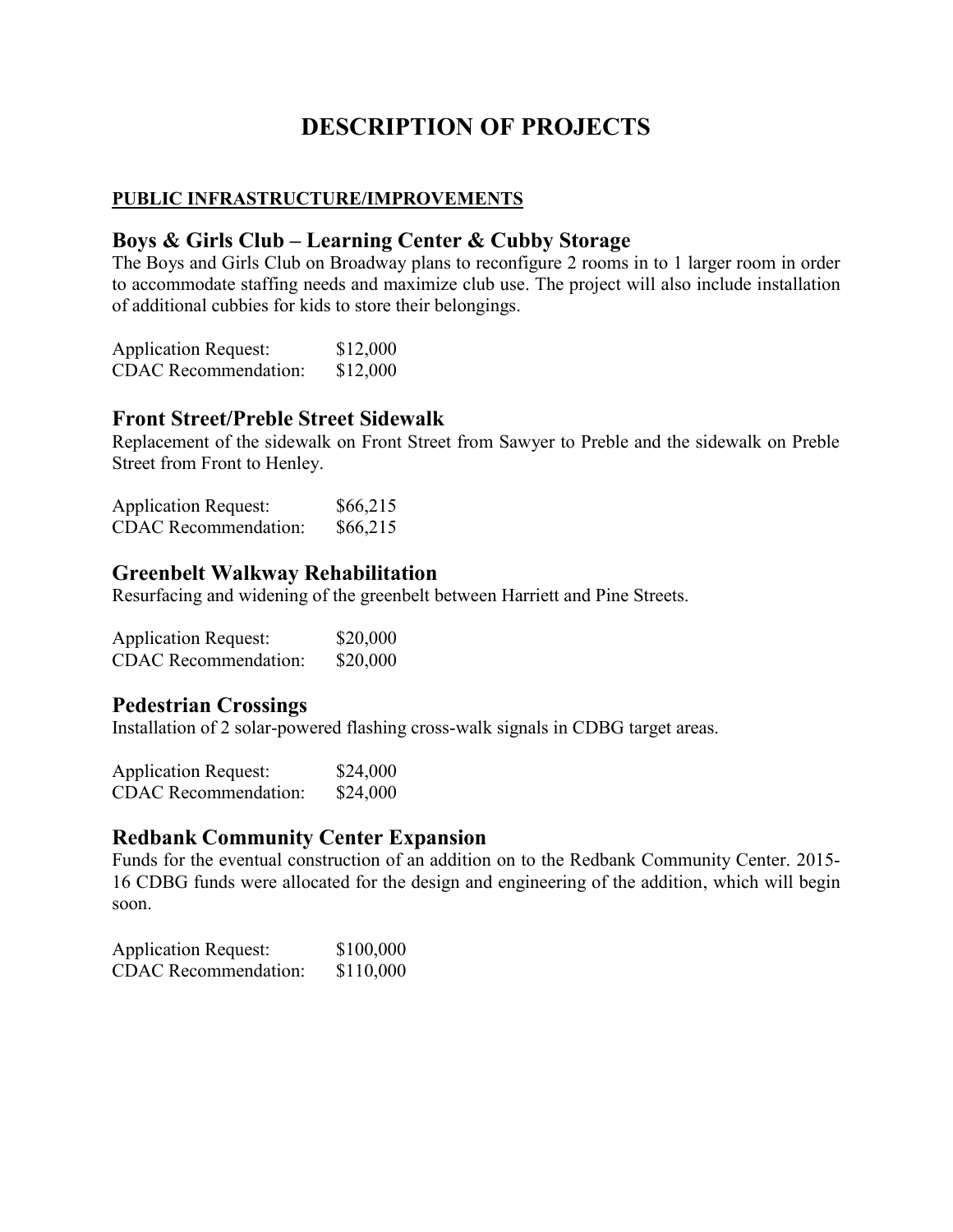#### **HOUSING**

### **Home Weatherization/Energy Efficiency Upgrades**

This program offers a free energy audit and minor weatherization improvements to low-income South Portland households. The program is projected to assist 5-8 households in 2016-17.

Staff Recommendation: \$8,013 CDAC Recommendation: \$8,013

### **Emergency Housing Rehabilitation**

This program will offer emergency repairs and heating system repair/replacement for singlefamily low-income households. This program is designed to assist 2 to 3 households in 2016-17.

| <b>Staff Recommendation:</b> | \$30,000 |
|------------------------------|----------|
| <b>CDAC</b> Recommendation:  | \$30,000 |

#### **PUBLIC SERVICES**

The Public Service program provides funding to local public service activities that directly benefit citizens of South Portland. Eligible costs include operating expenses, staffing costs, equipment/supplies, and program materials. HUD caps public service programs to 15% of the County's entitlement funding. The City of South Portland shares this cap with the other communities in the Cumberland County program. South Portland's 2016-17 public service cap is **\$61,805.**

### **Bus Passes**

The South Portland Bus Service requested \$8,100 to provide free 10-ride bus passes to help low income residents needing transportation to work, medical appointments, school and shopping. Over 300 10-ride tickets are expected to be distributed to low- and moderate-income residents through this program in FY 2015-16.

| <b>Application Request:</b> | \$8,100 |
|-----------------------------|---------|
| <b>CDAC</b> Recommendation: | \$4,105 |

### **Domestic Violence Outreach Support Services**

Family Crisis Services provide advocacy for domestic violence victims in South Portland, including home visits, crisis hotline assistance, emergency shelter, and assistance with court protection orders.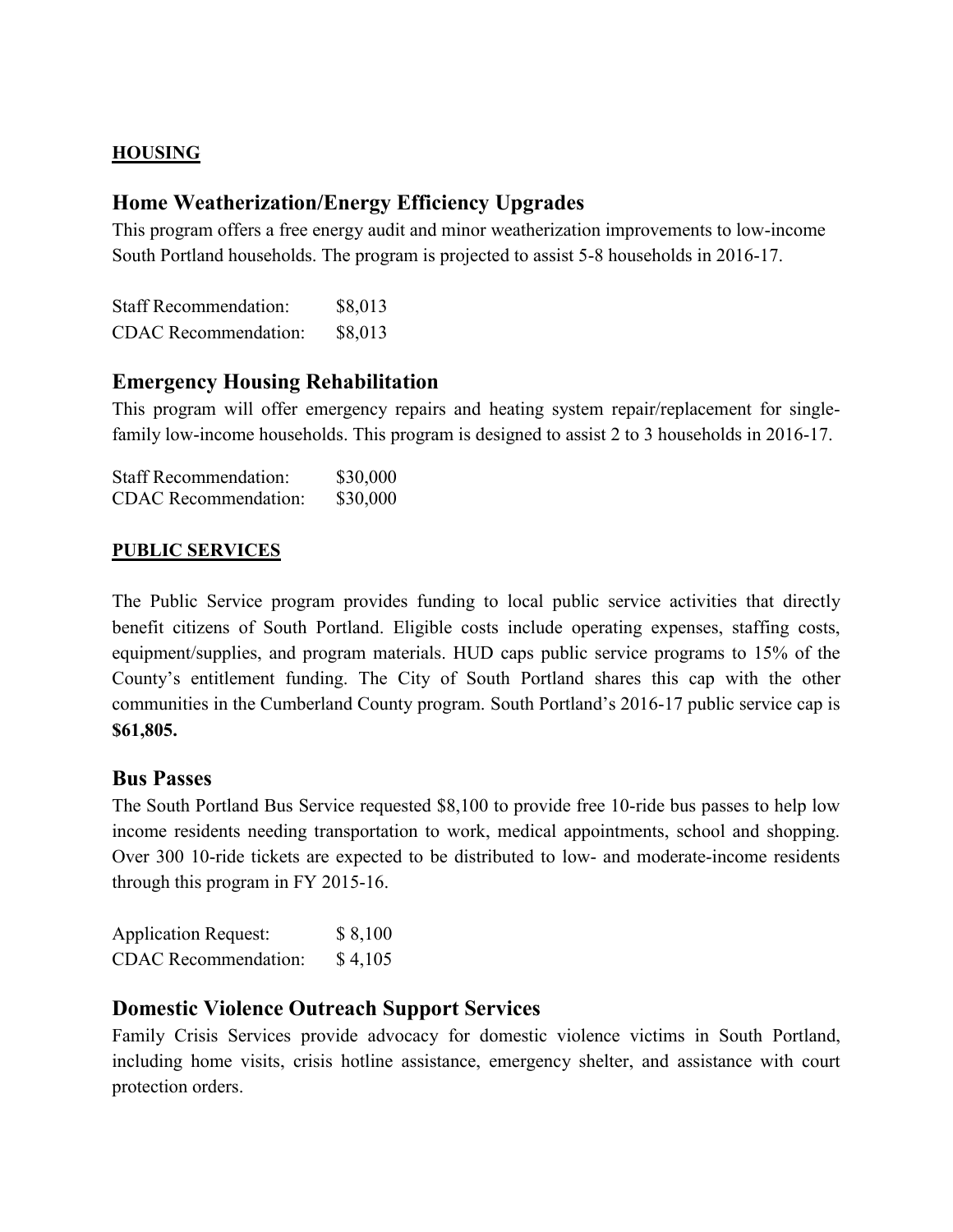| <b>Application Request:</b> | \$5,000 |
|-----------------------------|---------|
| <b>CDAC</b> Recommendation: | \$5,000 |

#### **Fuel/Heating Assistance**

The City of South Portland's heating assistance program has been administered since 2006. The program provides emergency relief to low-income households in need of heating assistance. The funding is expected to assist 50-60 households.

| <b>Application Request:</b> |              | \$15,000 |
|-----------------------------|--------------|----------|
| <b>CDAC</b> Recommendation: | <sup>S</sup> | 8,000    |

### **Meals on Wheels**

The Southern Maine Agency on Aging is requesting funding for the Meals on Wheels program, which would provide approximately 150 homebound elderly residents in South Portland, with approximately 12,570 home-delivered meals.

| <b>Application Request:</b> | \$10,000 |
|-----------------------------|----------|
| <b>CDAC</b> Recommendation: | \$10,000 |

### **Recreation Scholarships**

This program provides funding for South Portland youth who want to participate in a summer recreation camp but do not have the financial means to do so. This funding would subsidize between 15-30 full and partial scholarships for summer camp.

Application Request: \$10,000 CDAC Recommendation: \$ 7,000

### **Redbank Neighborhood Resource Hub – Hub Personnel**

This request provides partial funding for the staffing of the Resource Hub in the Redbank Neighborhood. Over 80% of households in the Redbank neighborhood are low-moderate income. The Hub works to promote neighborhood and community connections and governance with the ultimate goal of reducing the number of vulnerable families and child abuse cases. Community engagement opportunities created by the Hub include a Summer Breakfast Program, Neighborhood Connection Night, a neighborhood farmer's market, weekly Bread Bank, English classes, after school activities, and resources and referrals to services.

| <b>Application Request:</b> | \$20,000 |
|-----------------------------|----------|
| <b>CDAC</b> Recommendation: | \$16,000 |